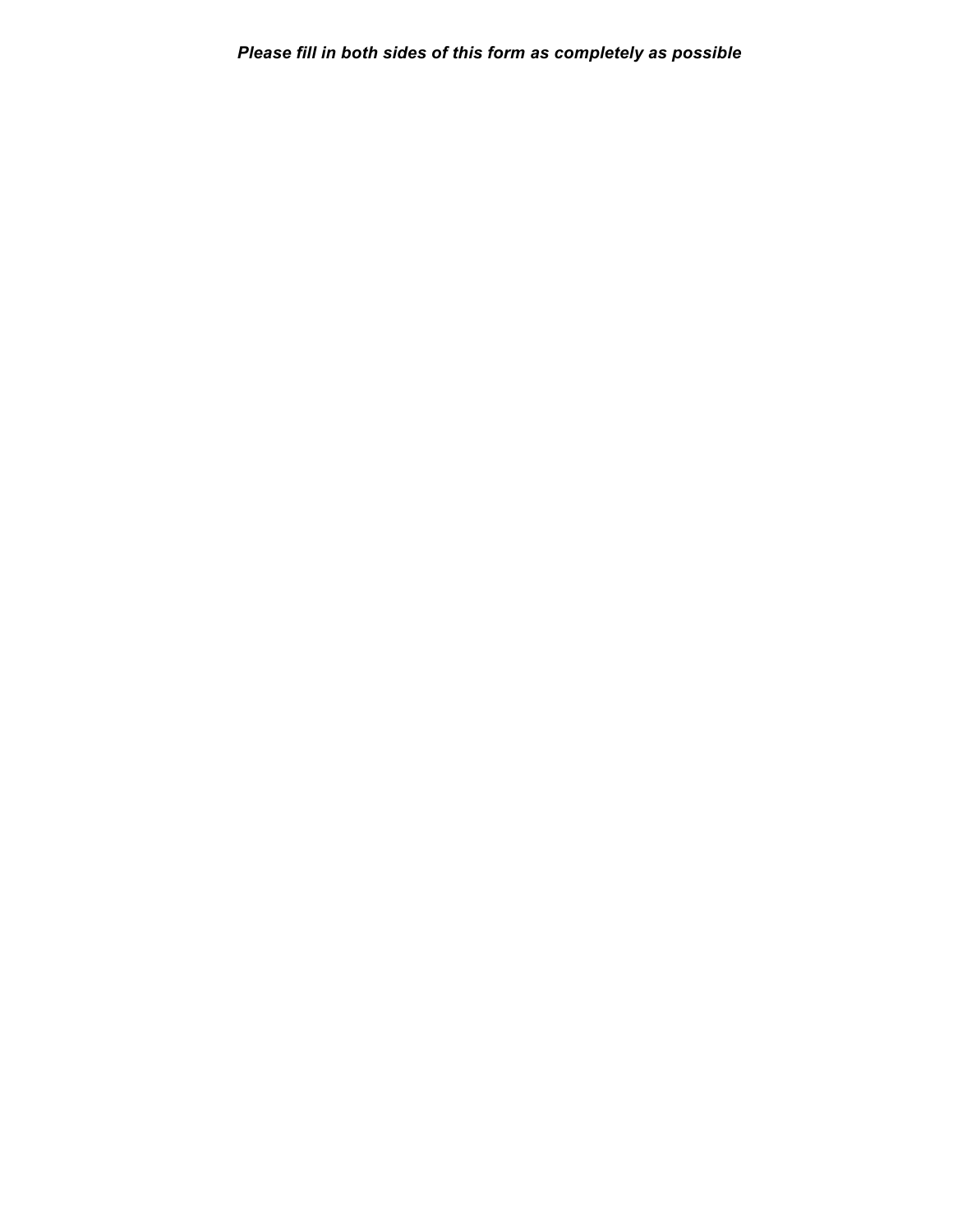**Have any of your children had difficulty in school?** q **Yes** q **No**

Please explain

**How do you feel your child is doing in school?** q **Well** q **Below potential** q **Poorly Please check the signs and symptoms that best describe how your child is doing in school**

- $\Box$  Does your child squint when looking up from reading?
- $\Box$  Have trouble seeing the chalkboard?
- $\Box$  Frequently blink or rub eyes?
- $\Box$  Have headaches after doing school work?
- $\Box$  Frequently awkward, bump into things, knock things over? OR uncoordinated, clumsy?
- $\Box$  Hold books extremely close?
- $\Box$  Read a great deal of the time?
- $\Box$  Report that things look blurry?
- $\Box$  Have trouble copying work from the chalkboard to paper?
- $\Box$  Spend a long time doing homework that should take only a few minutes?
- $\Box$  Reduced attention span, can concentrate for only a moderate time?
- $\Box$  Covers one eye by leaning on hand?
- $\Box$  Lays head on desk when doing pencil work?
- $\Box$  Frequently loses place when reading?
- $\Box$  Skips or re-reads words and lines?
- $\Box$  Reverses words or letters (was for saw, b for d) beyond second grade?
- $\Box$  Does better at math than English, history or social studies?
- $\Box$  Must re-read material several times to grasp its meaning?
- $\Box$  Gets tired quickly when doing reading or homework?
- $\Box$  Short attention span? Can concentrate on reading work for only a few minutes.
- $\Box$  Daydreams a lot? Stares off into the distance frequently?
- $\Box$  Learns best through auditory tactics (listens to learn)?
- $\Box$  Misbehavior has become a problem (to cover up poor school performance)?
	- $\Box$  Acts up when asked to do school work
		- □ Class clown, "goofs off"
		- $\Box$  Moody or depressed about school and life
		- $\Box$  Aggressive, hits or dominates other children
- $\Box$  Avoids work that includes reading or near seeing?
- $\Box$  Is more than 1 year behind group in reading-related skills?
- $\Box$  Has poor posture? Slouches, slumps in chair?
- $\Box$  Child experiences motion sickness?
- $\Box$  Sees double?

**RECREATION AND LEISURE: In what recreational activities does your child participate?** (Circle)

Read, baseball, basketball, soccer, swim, build models, sew, dance, perform, play an instrument.

Does your child wear protective eyewear for his/her sport? q**Yes** q**No** Does your child use a computer school/ home? q **Yes** q **No** Number of hours daily\_\_\_\_\_\_\_\_\_\_\_

Does child often play video games? q **Yes** q **No** Number of hours daily\_\_\_\_\_\_\_\_\_\_\_

*VERY IMPORTANT! NEW PATIENTS: WHO MAY WE THANK FOR REFERRING YOU TO OUR OFFICE?*

*Name of friend, relative, or doctor\_\_\_\_\_\_\_\_\_\_\_\_\_\_\_\_\_\_\_\_\_\_\_\_\_\_\_\_\_\_\_\_\_\_\_\_* If not referred, how did you choose

| our office for your visual needs? Please check the appropriate answer. □Sign/Building | <b>INTERNET:</b> |
|---------------------------------------------------------------------------------------|------------------|
|                                                                                       |                  |

**QFacebook Q Website Q YouTube QOther** 

## **INSURANCE AND PAYMENT POLICIES**

Our office provides a trained insurance manager to assist in filing your insurance. With your permission we keep your signature on file to process your claims. Payment for services is required at the time of your visit, unless prior arrangements have been made. Payment of half is due to order your custom glasses or contacts and the balance is due upon pick up. After ninety days in default of payment, you agree to pay the collection fees as permitted by state law.